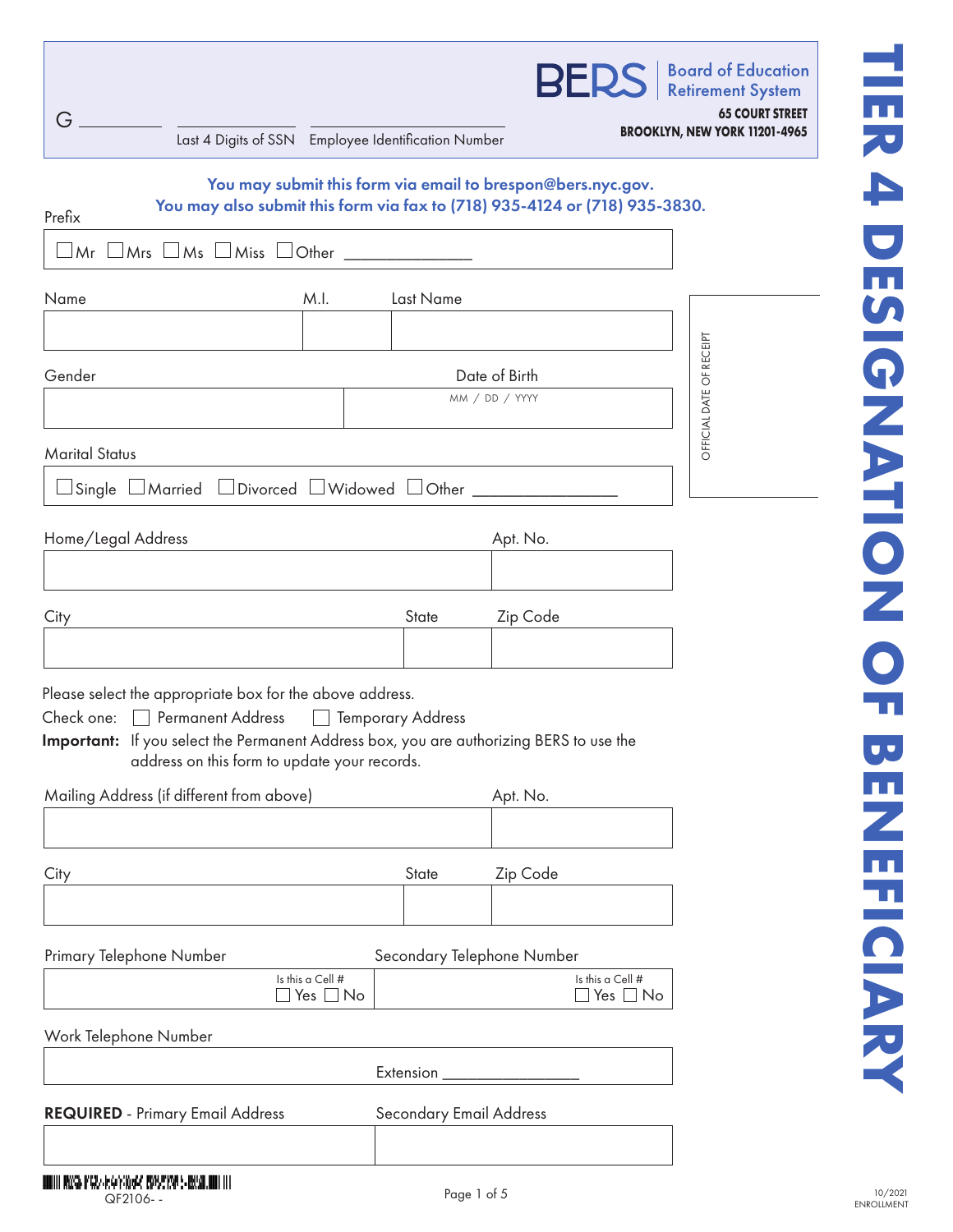G

**BROOKLYN, NEW YORK 11201-4965** Last 4 Digits of SSN Employee Identification Number

# To be valid this form must be filed with the Board of Education Retirement System. Before designating any beneficiaries, please read the "Instructions for Designation of Beneficiary" informational sheet which can be found on the website.

# BENEFICIARY DESIGNATION

This designation supersedes all previously filed designation of beneficiary selection filed under the Regular Program, and governs only the payment of benefits thereunder. A separate form which is available upon request from the Retirement System is necessary in order to designate a beneficiary to receive benefits under the TDA.

In accordance with the rules and regulations governing the Board of Education Retirement System, I hereby authorize BERS to cancel any previous beneficiary designation made by me with regard to my account under the Regular Program and nominate the beneficiary(ies) named herein to receive such benefits, including accumulated member contributions, as may become payable under the plan selected by me. I reserve the right to change, in a manner prescribed by the Board, any beneficiary designated herein.

Should I fail to execute this form properly my previous designation of beneficiary will remain in full force and effect. Payment of any benefit will be designated according to the last designation which was properly executed, and if no previous designation was filed, payment of any benefit due will be made to my estate.

#### DO NOT SIGN OR DATE UNLESS IN FRONT OF A NOTARY

| $\sim$<br><br>____ |  |
|--------------------|--|
|--------------------|--|

|  |                                                                         | Affix official seal in the box below |
|--|-------------------------------------------------------------------------|--------------------------------------|
|  | On this _______ day of ________________ in the year 20 _______          |                                      |
|  |                                                                         |                                      |
|  | to me known to be the individual described in and who executed the      |                                      |
|  | foregoing document, and he (she) duly acknowledged to me that he        |                                      |
|  | (she) executed the same, and the statements contained therein are true. |                                      |
|  |                                                                         |                                      |
|  |                                                                         |                                      |
|  | Signature of Notary Public or Commissioner of Deeds                     |                                      |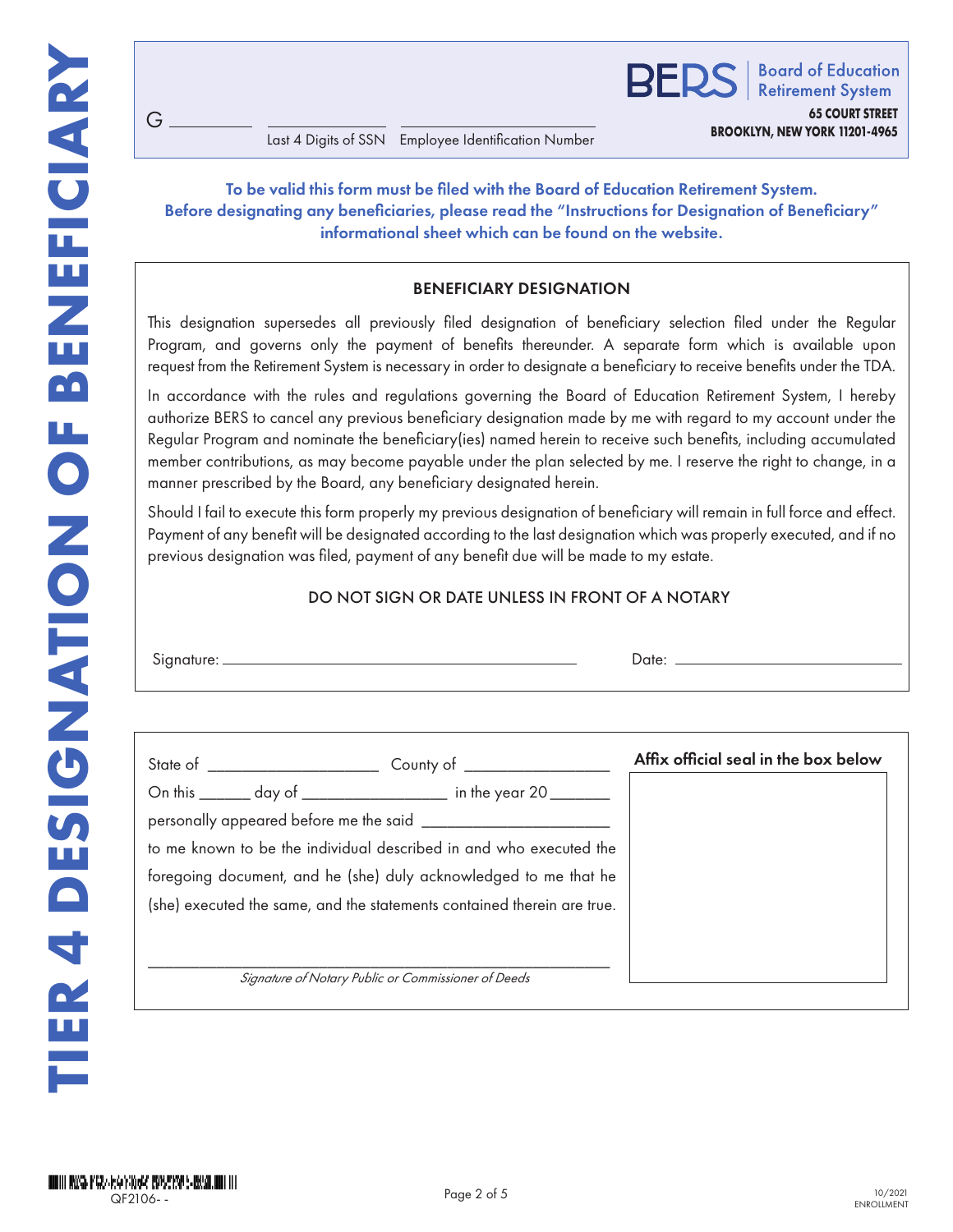

**Board of Education Retirement System** 

**65 COURT STREET**

#### BENEFICIARY 1

| <b>First Name</b>                  |                                                                                                               | M.I. | Last Name               |                                |
|------------------------------------|---------------------------------------------------------------------------------------------------------------|------|-------------------------|--------------------------------|
|                                    |                                                                                                               |      |                         |                                |
| Date of Birth                      | Relationship to Me                                                                                            |      |                         | <b>REQUIRED - % of Benefit</b> |
| MM / DD / YYYY                     |                                                                                                               |      |                         |                                |
| Mailing Address                    |                                                                                                               |      |                         | Apt. No.                       |
|                                    |                                                                                                               |      |                         |                                |
| City                               |                                                                                                               |      | State                   | Zip Code                       |
|                                    |                                                                                                               |      |                         |                                |
| <b>REQUIRED - Telephone Number</b> |                                                                                                               |      | <b>REQUIRED - Email</b> |                                |
|                                    |                                                                                                               |      |                         |                                |
|                                    | If more than one beneficiary is selected, you must select one of the following $\Box$ Otherwise or $\Box$ And |      |                         |                                |

## BENEFICIARY 2

| <b>First Name</b>                                                                                             | Last Name<br>M.I.       |                                |  |  |
|---------------------------------------------------------------------------------------------------------------|-------------------------|--------------------------------|--|--|
| Date of Birth<br>Relationship to Me<br>MM / DD / YYYY                                                         |                         | <b>REQUIRED - % of Benefit</b> |  |  |
| Mailing Address                                                                                               |                         | Apt. No.                       |  |  |
| City                                                                                                          | State                   | Zip Code                       |  |  |
| <b>REQUIRED - Telephone Number</b>                                                                            | <b>REQUIRED - Email</b> |                                |  |  |
| If more than one beneficiary is selected, you must select one of the following $\Box$ Otherwise or $\Box$ And |                         |                                |  |  |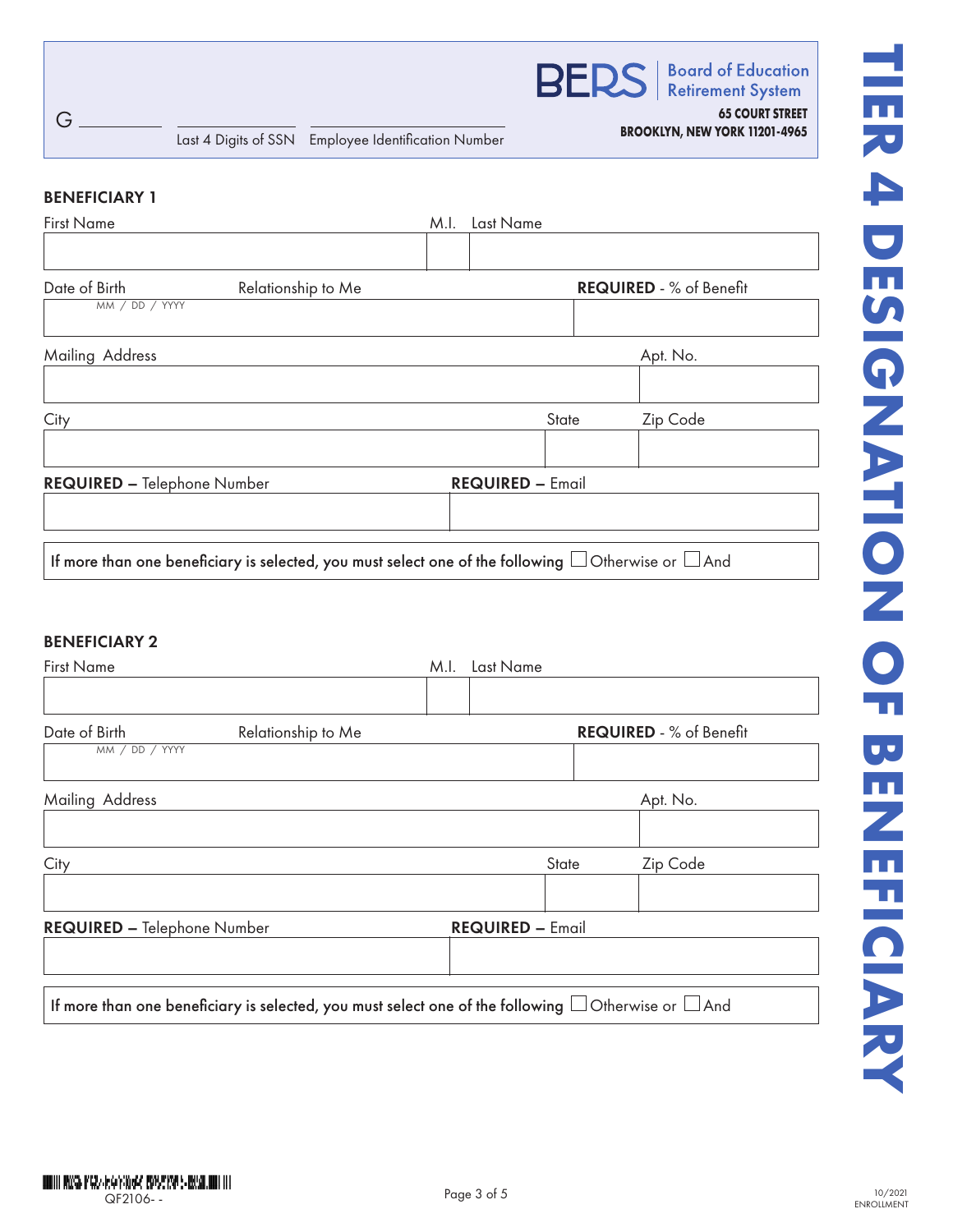

| Date of Birth               | Relationship to Me                                                                                            |                         | <b>REQUIRED - % of Benefit</b> |
|-----------------------------|---------------------------------------------------------------------------------------------------------------|-------------------------|--------------------------------|
| MM / DD / YYYY              |                                                                                                               |                         |                                |
| Mailing Address             |                                                                                                               |                         | Apt. No.                       |
|                             |                                                                                                               |                         |                                |
| City                        |                                                                                                               | State                   | Zip Code                       |
|                             |                                                                                                               |                         |                                |
| REQUIRED - Telephone Number |                                                                                                               | <b>REQUIRED - Email</b> |                                |
|                             |                                                                                                               |                         |                                |
|                             | If more than one beneficiary is selected, you must select one of the following $\Box$ Otherwise or $\Box$ And |                         |                                |

# BENEFICIARY 4

G

| <b>First Name</b>                                                                                             | Last Name<br>M.I. |                         |                                |
|---------------------------------------------------------------------------------------------------------------|-------------------|-------------------------|--------------------------------|
|                                                                                                               |                   |                         |                                |
| Date of Birth<br>Relationship to Me<br>MM / DD / YYYY                                                         |                   |                         | <b>REQUIRED - % of Benefit</b> |
|                                                                                                               |                   |                         |                                |
| Mailing Address                                                                                               |                   |                         | Apt. No.                       |
|                                                                                                               |                   |                         |                                |
| City                                                                                                          |                   | State                   | Zip Code                       |
|                                                                                                               |                   |                         |                                |
| <b>REQUIRED - Telephone Number</b>                                                                            |                   | <b>REQUIRED - Email</b> |                                |
|                                                                                                               |                   |                         |                                |
| If more than one beneficiary is selected, you must select one of the following $\Box$ Otherwise or $\Box$ And |                   |                         |                                |